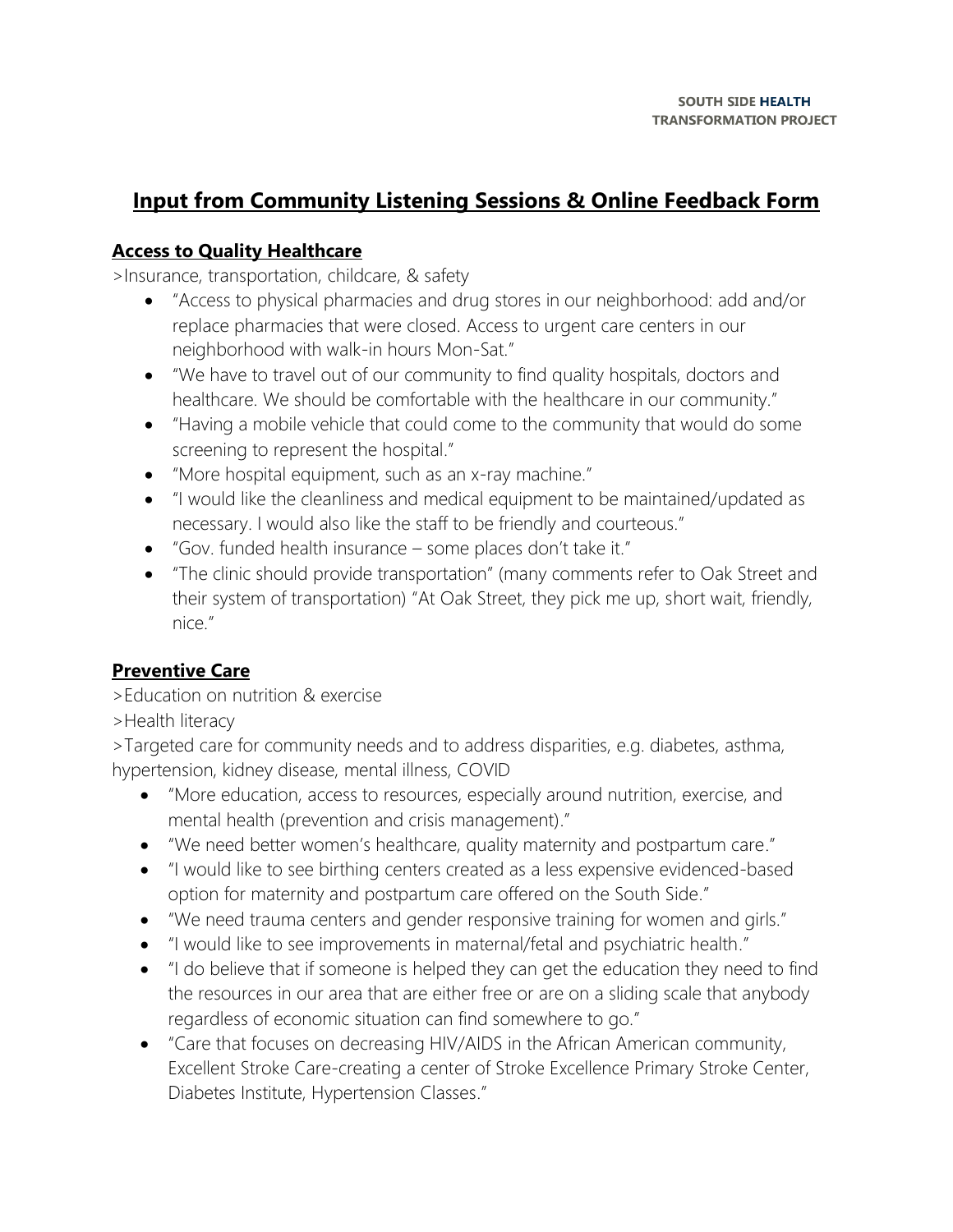- "There needs to be preventive care such as individual education classes on Obesity, Diabetes and Hypertension."
- "Emphasis on healthcare directly affecting African Americans and other minorities: hypertension, kidney disease, diabetes, COVID 19."

### **Wellness**

>Physical, mental, and spiritual care that empowers the community

>"Wellness Center"—a one-stop shop

- "Community health spaces would make a difference in our community."
- "There needs to be a center that's mixed between a hospital and community center that supports people in a more holistic way."
- "This provides people with more than just a doctor but could promote life and speaks about life. You could go there for yoga, nutrition classes, and for other self-wellness needs."
- "Community health workers who are equipped with information on healthy lifestyles and where people can go for healthy foods, yoga, pediatricians, etc…"

## **Building Relationships and Trust**

>More physicians/hospital staff of color

>Establishing relationships with patients

- "Having a positive relationship with your doctor is important."
- "One thing that I would like to see is more engagement with physicians who look like me. I have felt prejudice from healthcare providers who did not listen. I believe when I have doctors of my culture they are more engaged."
- "Minority Directorship-Hospital leadership program. Create programs for minorities to become leaders in the hospital. A strong effort to make sure that clinical leaders and upper management mirrors the community. MORE P.O.C. DOCTORS."
- "If someone is coming from the North Suburbs to care for someone you have lost the connection with the individual and their care—there needs to be cohesiveness."

### **Outreach, Community Engagement & Education**

>Pop-ups/Mobile health

>Hospital leadership pipelines

- "What I would like to see is the hospital staff to come out their doors and meet people where they are. Have them do workshops, build trust, engage, and outreach to give information."
- "Reach out and have real conversations happening that educate people."